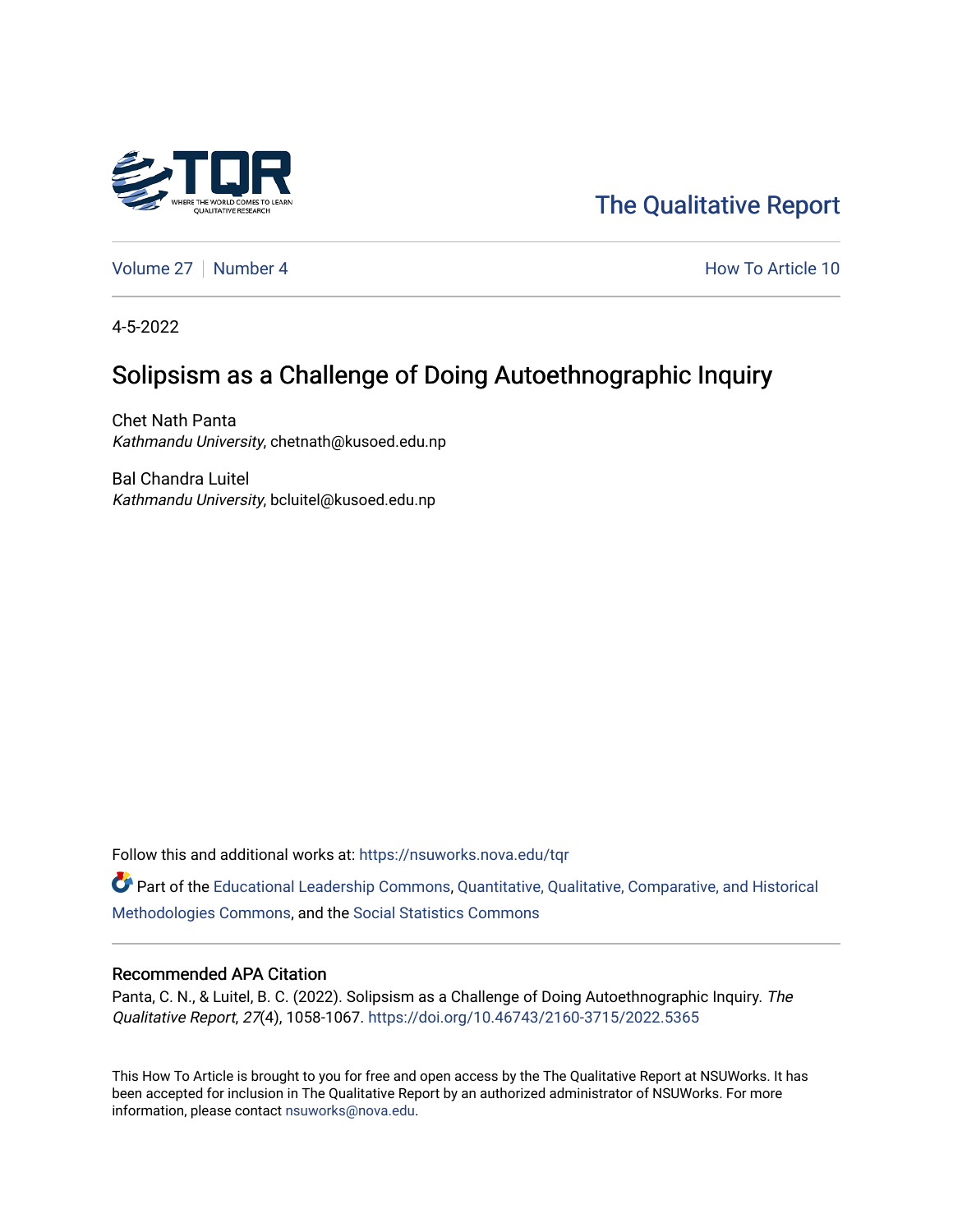

# Solipsism as a Challenge of Doing Autoethnographic Inquiry

# Abstract

The purpose of this paper is to unpack and critique different forms of solipsism and whether its impacts on autoethnographic inquiry are overly self-referential. This paper offers thoughts on Western and Eastern perspectives on the self. It is argued that autoethnography as a genre and method of inquiry confronts challenges and tensions in terms of epistemology, methodology, and ethical issues, particularly the issues of solipsism as a major challenge. It is often critiqued that autoethnographers are not able to establish a clear theoretical standpoint and the autobiographic texts lack convincing arguments and scholarly rigor. In the meantime, it is not pragmatic to undermine the intent of autoethnographic inquiry which provides a space for culturally and politically relevant experience and embodiment. To this end, this paper explores the nuances of solipsism, theoretical and definitional gaps, and ways to critically deal with this issue while pursuing autoethnographic inquiry incorporating Western and Eastern perspectives of the self.

# Keywords

autoethnography, critical self-reflection, moral relativism, solipsism, subjectivity

# Creative Commons License



This work is licensed under a [Creative Commons Attribution-Noncommercial-Share Alike 4.0 International](https://creativecommons.org/licenses/by-nc-sa/4.0/)  [License](https://creativecommons.org/licenses/by-nc-sa/4.0/).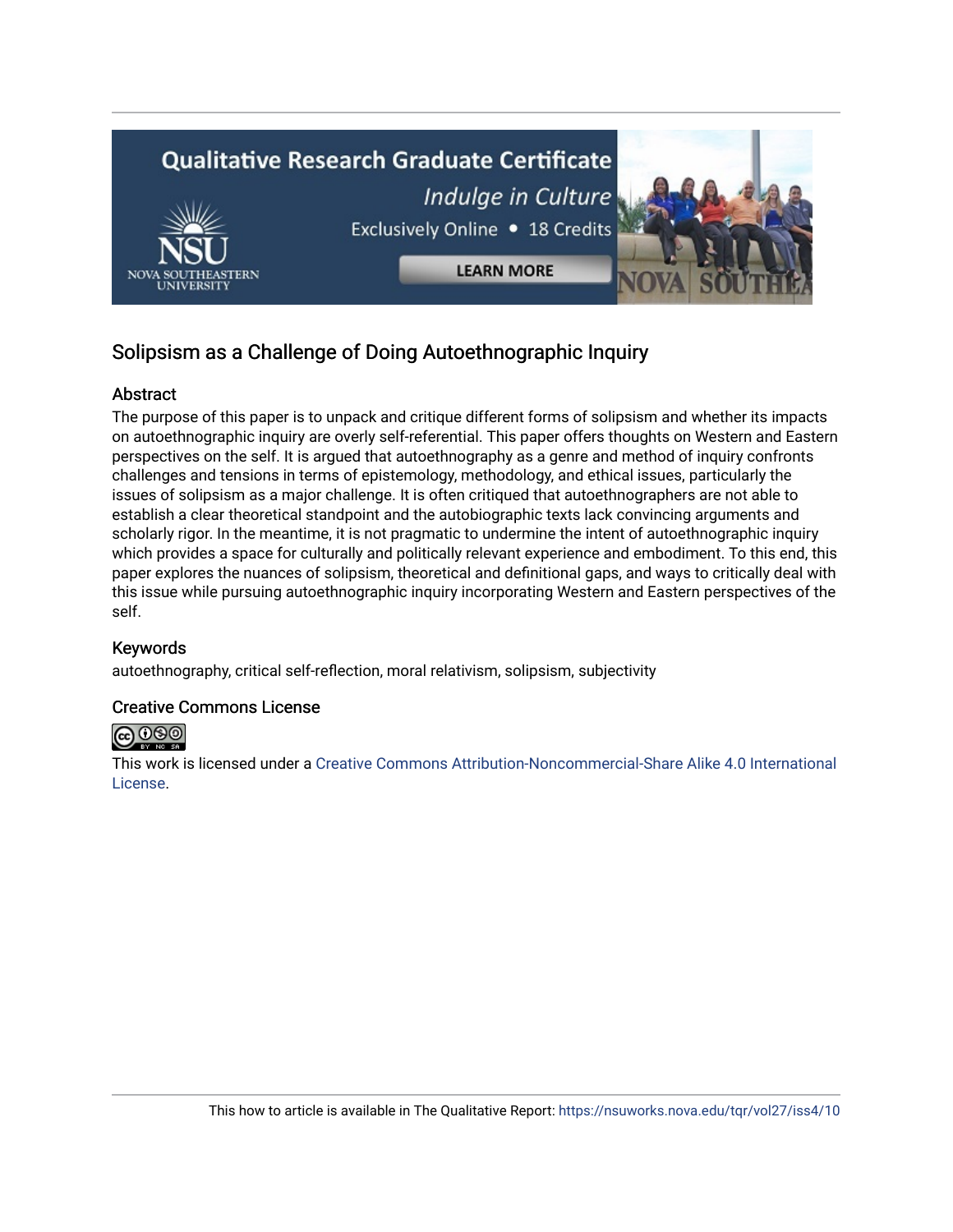

# **Solipsism as a Challenge of Doing Autoethnographic Inquiry**

Chet Nath Panta and Bal Chandra Luitel Kathmandu University, Dhulikhel, Nepal

The purpose of this paper is to unpack and critique different forms of solipsism and whether its impacts on autoethnographic inquiry are overly self-referential. This paper offers thoughts on Western and Eastern perspectives on the self. It is argued that autoethnography as a genre and method of inquiry confronts challenges and tensions in terms of epistemology, methodology, and ethical issues, particularly the issues of solipsism as a major challenge. It is often critiqued that autoethnographers are not able to establish a clear theoretical standpoint and the autobiographic texts lack convincing arguments and scholarly rigor. In the meantime, it is not pragmatic to undermine the intent of autoethnographic inquiry which provides a space for culturally and politically relevant experience and embodiment. To this end, this paper explores the nuances of solipsism, theoretical and definitional gaps, and ways to critically deal with this issue while pursuing autoethnographic inquiry incorporating Western and Eastern perspectives of the self.

*Keywords:* autoethnography, critical self-reflection, moral relativism, solipsism, subjectivity

# **Introduction**

I would like to begin this paper by limiting my focus on solipsism as the main challenge of doing autoethnographic inquiry. The underpinning idea is that where the self and other dialectics are present, there is always a chance of undermining others. The point is that an autoethnographer tends to be more self-referential when swept by solipsistic thoughts. Connectedly, Chang (2008) articulates that in autoethnography "the life of self is the primary focus of inquiry, and others are explored in auxiliary relationship with self" (p. 65). Similarly, Hughes and Pennington (2017) argue that "questioning and unveiling the self is at the heart of critical autoethnographic work" (p. 9). So, it appears that an autoethnographer may minimize the limitations of this mode of inquiry through critical self-reflexivity acknowledging the contribution of other self.

Autoethnography as an autobiographical genre of writing (Ellis & Bochner, 2000) has been a profound tool for self-exploration. Autoethnography connects life and art so as to create autoethnographic texts to change the world (Holman Jones, 2005). Further, Wall (2006) mentions that culturally relevant personal experience consolidates autoethnography. However, an autoethnographer has been "confronted, challenged, moved and changed" (Wall, 2006) by their everyday practice, experience, and learning. Considering self as a social phenomenon, Church (1995) contends that "my subjective experience is part of the world, the story which emerges is not completely private and idiosyncratic" (p. 5). The idea of Church underscores the essence of autoethnographic research so as to critically navigate beyond the self.

Unearthing limitations of autoethnography, Maydell (2010) argues that "it is impossible to engage fully with the autoethnographic research practice without understanding the impact of others on identity construction of self" (p. 1). This argument points out the issues of identity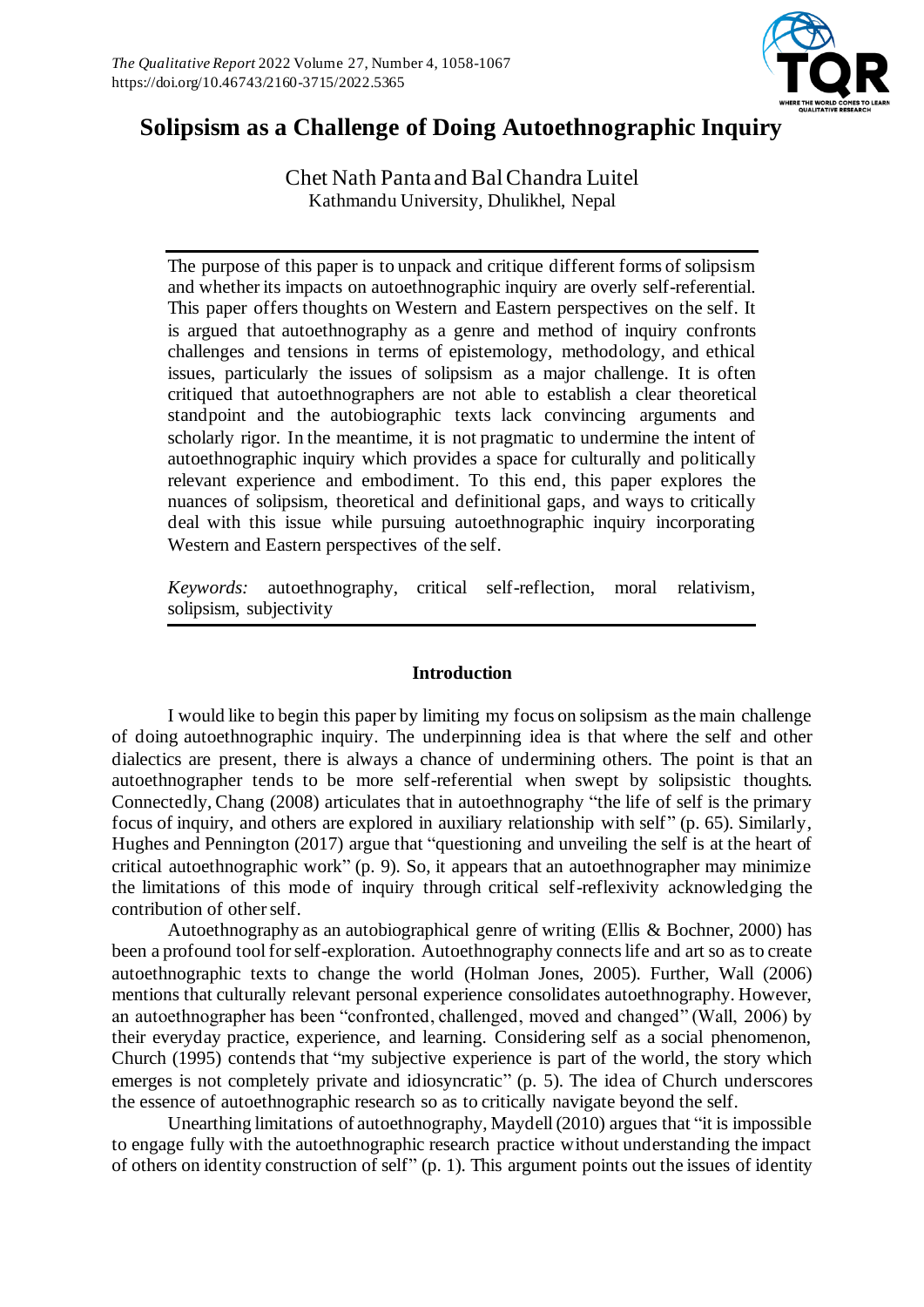construction of the researcher and the need of theorizing as an exploration of "personal undertaking involving a commitment to comprehend the world" (Hammond, 2018, p. 1) in collaboration with other(s) in autoethnographic inquiry. But I argue that adhering to an established theory is not necessarily a condition for carrying out an autoethnographic inquiry. Pointing toward the strategic dangers associated with autoethnographic engagement, Ploder and Stadlbauer (2016) argue that "autoethnographic texts can and do include theoretical elements from other texts and contribute to theory building in other research contexts" (p. 759). To this end, researchers need to remain mindful of these constraints of autoethnography to contribute to scholarship through the process of theorization.

The paper further unearths some internal contradictions within the philosophy of solipsism. An effort is further made to see theoretical as well as definitional gaps. As autoethnography is more than a self-referential inquiry, I unpack the notion that self might be deconstructed through questioning and critiquing, thereby embracing autoethnography so as to reconstruct and re-story the self at a deeper level through self-inquiry. Unpacking the issues of solipsism, the paper incorporates critical analysis of its forms, viz. ontological, epistemological, axiological, and methodological solipsism from Western as well as Eastern perspectives. Further, the paper explores some ways to deal with the issues of solipsism while pursuing autoethnographic inquiry. Eventually, the paper draws conclusions and implications to minimize solipsism, acknowledging the existence of other minds and minimizing the tendency of being overly self-referential. As a school leader possibly in difficult circumstances, I have been "confronted, challenged, moved and changed" (Wall, 2006) by my everyday practice, experience, and learning. Autoethnographic projects have been my source of critical self-reflection so as to unfold and re-story my multi-layered personal and professional self. Writing about my moments of struggles, thoughts, and feelings as a school leader and a PhD scholar seems akin to braving the wilderness (Brown, 2017. p. 2).

## **Solipsism Defined**

Pertaining to the etymological meaning of the term "solipsism," Henriksen (2013) mentions that "solipsism (from Latin *solus*, alone, *ipse*, self) is a philosophical concept that refers either to the idea that only oneself and one's own mind exists (metaphysical solipsism) or to the idea that only oneself and one's mind can be fully known (epistemological solipsism)" (p. 116). Further, Brost (1992) mentions that the term solipsism means literally "self-alone," and less literally either "I alone exist" or else "I alone am conscious" (p. 747). Similarly, Sass (1994) considers solipsism as "a vision of reality as a dream, but with awareness of the fact that one is dreaming" (p. 34). The literal sense seems more idealist as it doubts upon the existence of independent physical world, where less literal view assumes the possibility of the existence of the physical world but does not believe in the existence of the other minds. It sees the problems of other minds potentially unaware of the existence of others and considering oneself as "only conscious being in existence" (Horgan, 2020, para. 1. Pihlström (2020) takes solipsism as "the view that the world is my world, that is, nothing exists independently of my mind, my thought or my experience" (p. 1). Solipsism is considered as an extreme form of subjective idealism that refutes any valid ground of the human mind for believing in the existence of other except itself (Britannica, 2019, June 14). So, solipsism embraces the idea that there is no space for considering the existence of anything beyond self.

To crystalize the concept of solipsism further, Thornton (2004) mentions that a solipsist thinks: "I am the only mind which exists or my mental states are the only mental states" (para.1. In a similar vein, Horgan (2020) argues that a solipsistic person being imprisoned in subjective awareness remains extremely sceptical of the external phenomena and holds a belief that they are the only conscious being having existence in the universe. Reilly (2018) points out that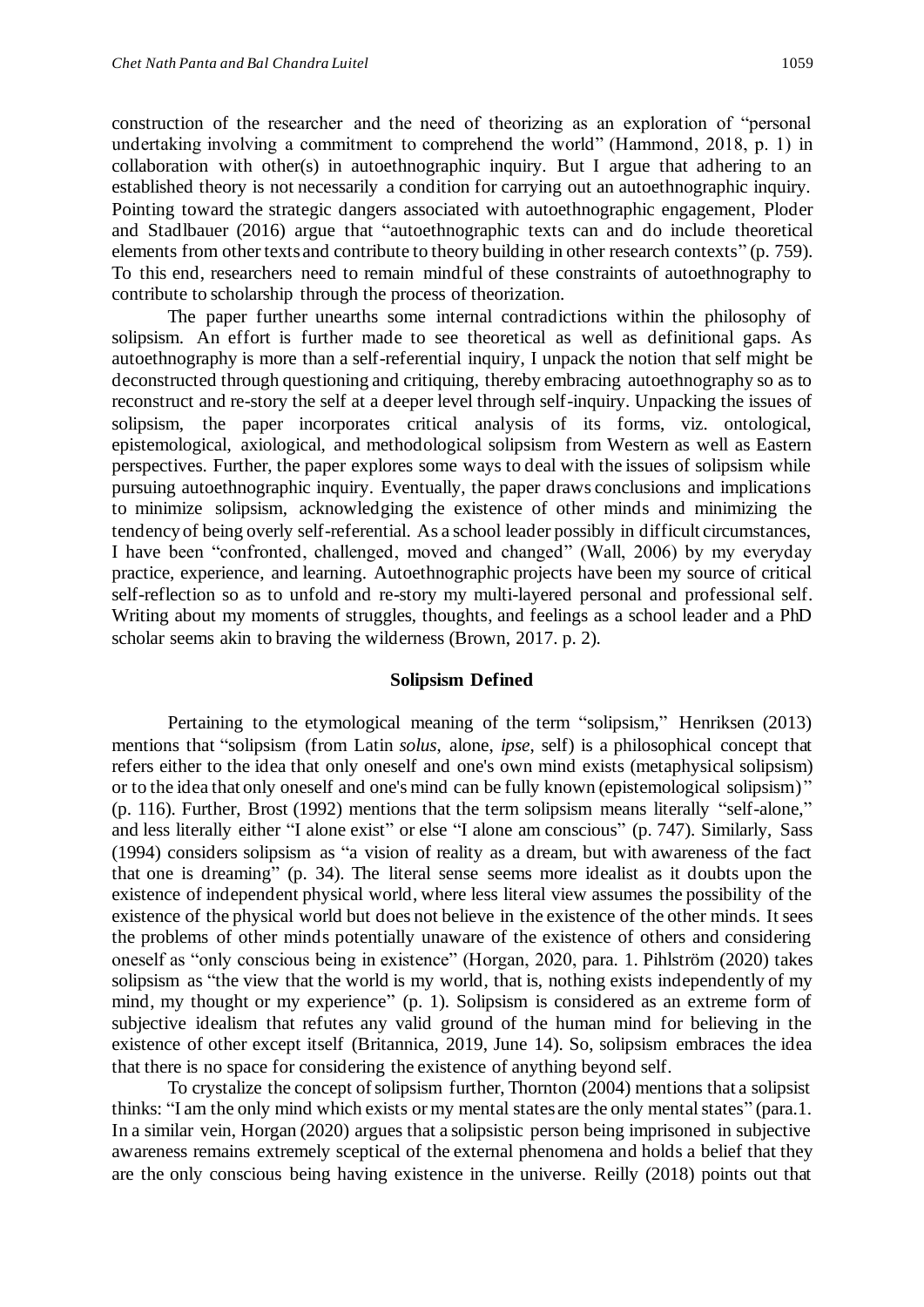solipsism embraces total subjectivism, and the experience of the person is considered the totality of existence. These arguments portray how a solipsist person gets engulfed in the confined zone of the self like a frog in the well.

It is argued that anyone could be a solipsist to some extent. The essence of this point could be that solipsism is an inherent issue of self-inquiry, whereas narcissism embraces illusionary self and there is a possibility of over-claiming and falsehood. The perspective of solipsism poses a challenge to our philosophical orientation (Pihlström, 2020) as it sometimes stands itself as a philosophically-disoriented or false issue even though it is not so in reality. Being sceptical of this mode of inquiry, Gellner (1998) opines that "neither the pattern, nor even the mere existence of external reality can ever be substantiated. All you have is your own data, yourself…" (p. 44). In other words, this notion holds a belief that nothing exists beyond my mind and experience. Wittgenstein calls solipsism a metaphysical or philosophical illness that emerges from passivity and deludes an individual to consider that the world is shaped by their idea alone. He calls such vision the metaphysical vision of a solipsist (Sass, 1994). This vision appears to be quite blurred as it does not acknowledge the existence and contribution of other minds.

Thus, based on the definitions mentioned above, it seems that solipsistic persons hold a view that nothing exists beyond their mental states and would not come into existence without them. It indicates excessive self-absorption being extremely sceptical of the external world. It might correlate to past, present, and future as psychological memories, though present moment appears to be more dominant. So, it appears that a solipsistic person remains quite indifferent to the external world, is not sure about the emotions, perceptions, and feelings of others, and remains self-indulgent. The issues of different forms of solipsism are discussed in the following sections.

## **Ontological Solipsism**

Ontological solipsism is a fundamental variant of solipsism. It acknowledges the presence of only one self-conscious being in the universe. Pertaining to this, Pihlström (2020) argues that "the world is my world, or that everything there is equals to, or depends on the contents of my thoughts" (p. 2). Ontological solipsism posits that reality relies on subjectivity and individuality. It prioritizes "my thoughts, my experience, or the contents of my consciousness" (Pihlström, 2019, p. 7). It is also termed a blunt form of solipsism as it incorporates the notion of "only I exist." Pertaining to the puzzling doctrine of solipsism, Fumerton (2018) argues that "I embrace solipsism, I am endorsing the view that I am only the existing thing. If you embrace solipsism, then you are endorsing the view that you are the only existing thing" (para. 2). So, it appears that an autoethnographer may come across this mode of solipsism being overwhelmed by the feeling that nothing exists beyond their thought. To this end, an attempt has to be made to transcend the self.

The Upanishads (philosophical-religious Sanskrit texts of Hinduism) deal with *atman* (inner true self). Jones and Ryan (2007) interpret that "the atman is the self or soul. The word is derived either from the root *at* (to move) or the root *an* (to breathe). It is used for both the individual self and for the transcendent self" (p. 51). It is also argued that the concept of *atman* in the East transcends the self, meaning that it looks for the connection between individual self and *Paramatma* (the Super soul). To further illustrate the concept of *atman*, let me present the teachings of Maharshi (1990), who mentions that knowing the *atman* is akin to knowing the universe and God. Referring to the ideas of British Philosopher Alan Watts upon his interpretation of Eastern philosophy on the conception of the Self in the East and the West, Wolter (2013) mentions that "in the East, the idea of the Self is indeed one of the complete unity with the creator. In the West, it is clear that the idea of the Self is perceived as distinct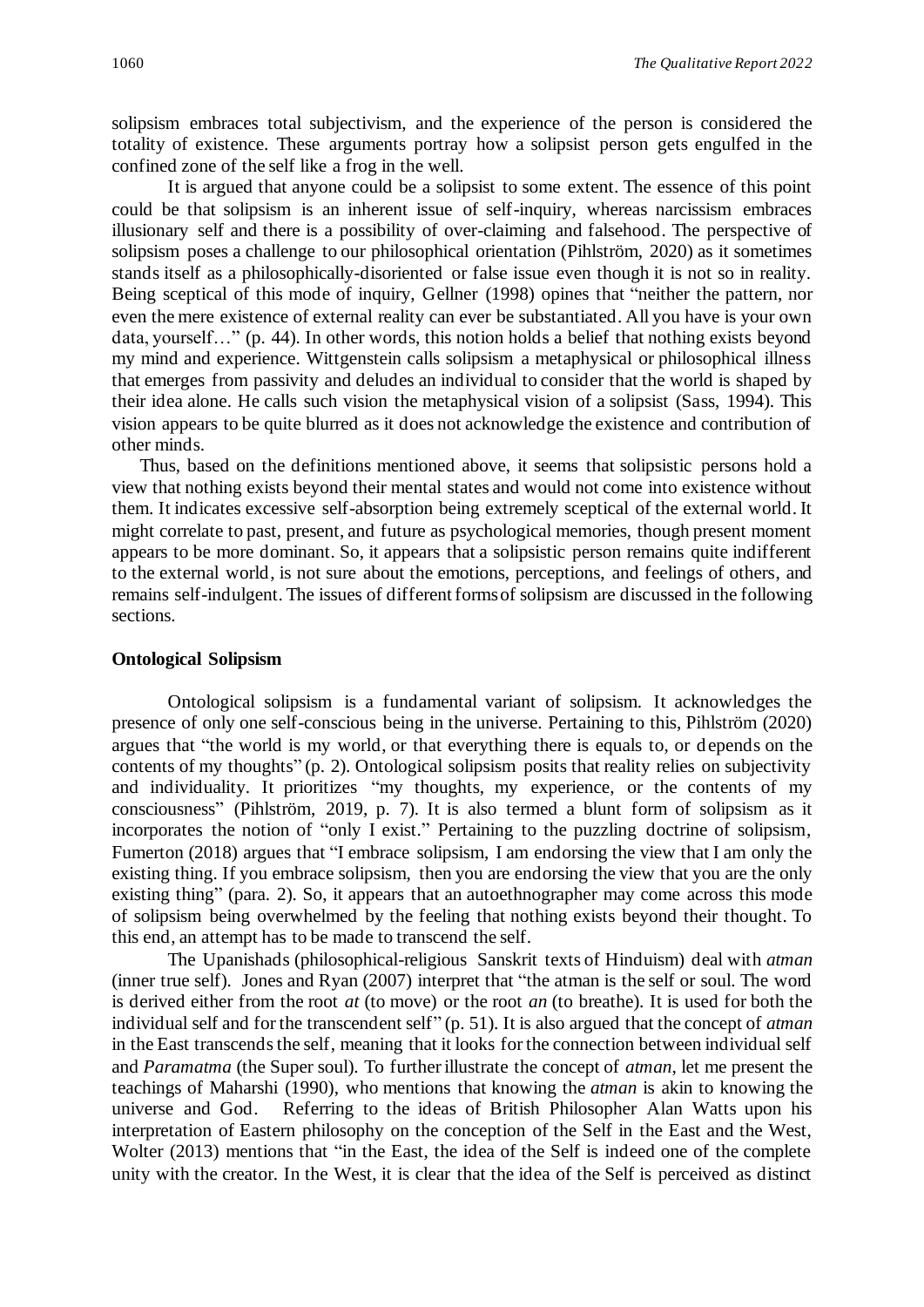from God" (p. 7). Burke (2012) contends that "the Self, the spirit, is completely outside of time and space (which are illusions anyway), yet it can scan time and space, moving backward and forward simply because of the fact that it is one…The Self is truly whole and therefore allembracing" (p. 17). He discusses the bigger omnipresent self from the Vedantic point of viewa philosophy (darshan) of Hinduism. Pertaining to the Western perspective, Wolter (2013) argues that "in traditional Western dualistic understanding, something is either existent or nonexistent- there is no third category that is neither existent nor non- existent" (p. 1). For Socrates, the essence of the philosophy was "to know thyself."

From the discussion above, it appears that the Western perspective or philosophy of solipsism believes in the existence of only individual conscious self with nothing existing beyond it; Western perspective refers to the philosophical thinking of the Western world from the pre-Socratics time, whereas the Eastern perspective assumes universal self. In this connection, Bhawuk (2011) argues that the Eastern philosophy talks of interconnected and interrelated self, not exclusionary self. It seeks oneness and harmony of self, while Western perspective holds a reductionist view of the self.

#### **Epistemological Solipsism**

Pointing out the impossibility of separating metaphysical and epistemological solipsism, Pihlström (2020) argues that "if epistemological dimension is taken to be central, the claim is rather that I cannot know (certainly, at least), or even justifiably believe, that they don't" (para. 51). Epistemological solipsism gives primacy to the first person as the source of the knowledge of the world. It holds a belief that knowledge gained by oneself can be only true knowledge, and rest is unsure and untrustworthy. Fumerton (2018) argues that the epistemological root "is going to put some sort of emphasis on the self standing alone" (para. 1). One cannot be sure of existence of other minds. This notion may delude an autoethnographer while making a mention of culturally connected self and socially constructed knowledge. Ploder and Stadlbauer (2016) highlight that "the epistemic power of an autoethnographic text depends on its potential to connect with the stories of the recipients and evoke reflexive moments in their minds and bodies" (p. 754). His sharing aligns with the Eastern perspective of all-encompassing Self, which contradicts the Western perspective of the individual self as a source of knowledge. The Eastern perspective gives due focus to selfknowing and self- transformation. Hinduism also holds a belief that self-knowledge eliminates inner darkness and leads to enlightenment. Arguing against the notion of Descartes "*I think, therefore I am*," Kumar (2010) mentions that "only in relationships with others will you blossom. You are because others are, and others are because you are. We all exist, flourish, blossom and mature in this mutuality, this reciprocity, and the web of relationships" (p. 58). This perspective portrays coexistence and harmonious relationship in making sense of the world under investigation. One cannot flourish alone, as it is elsewhere said that our network is our net worth. Humans are a culturally and universally embedded Self.

Descartes makes an attempt to escape solipsism, and justify the dictum, "I think, therefore, I am" (Cogito, ergo, sum). In this regard, Descartes also appears to be a solipsist. Showing reservation upon the philosophy of Descartes, Sadhguru (2019, 6:52) articulates "Tell me, is it because we exist we may think? Or is it because we think we exist? Which way is it? Because we exist we may think. They think it's more of an existence than existence." To clarify further, an existence indicates individual exclusionary Self, where existence indicates inclusive or all-embracing self. And there is a possibility that inclusiveness and individuality might exist at the same time. The Eastern notion of self embraces the notion of inclusive consciousness and coexistence. From this vantage point, the Eastern concept of self tends to be less solipsistic than the Western notion of self.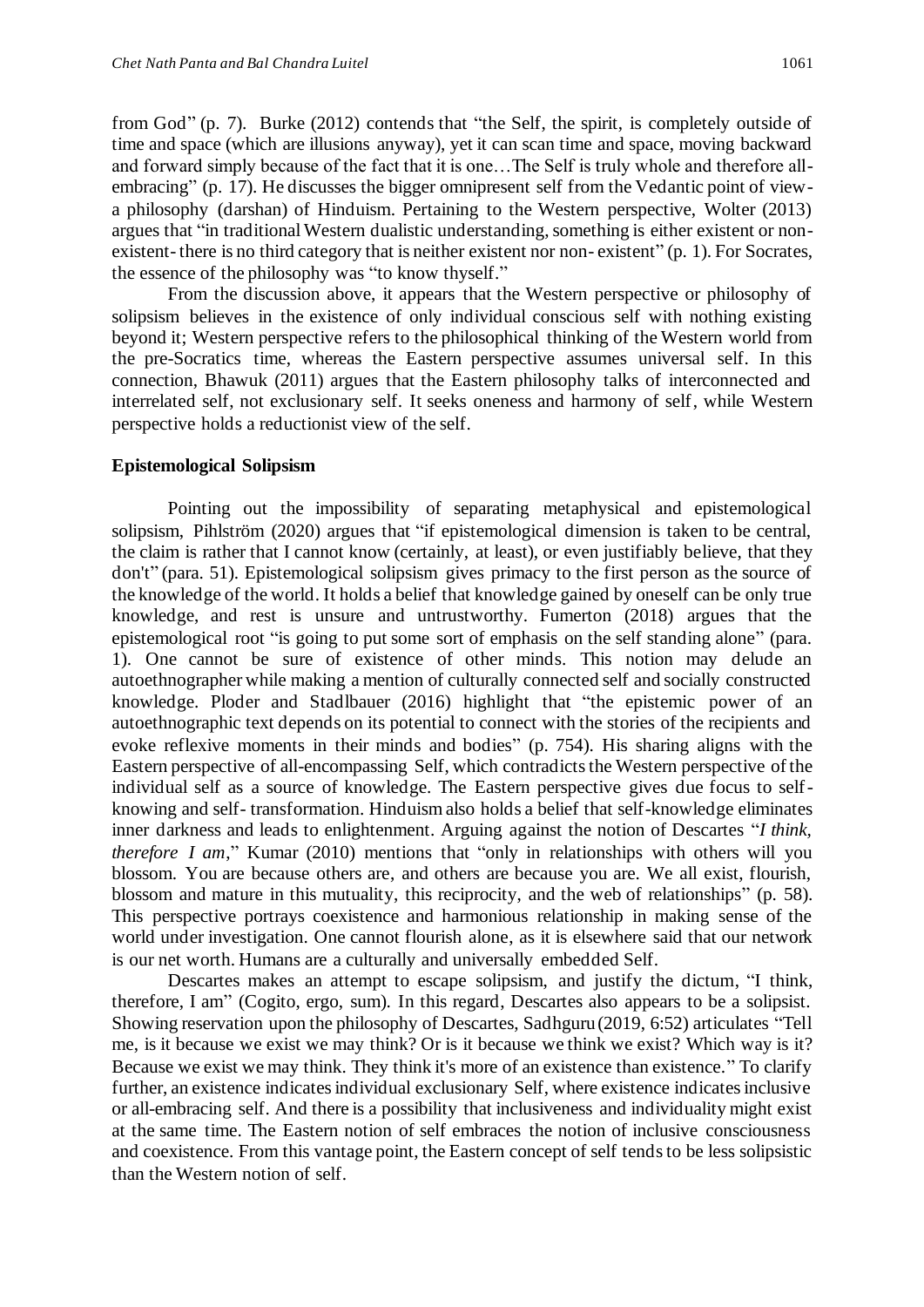I would like to present some local proverbs/metaphors to discuss how self and selfknowledge is perceived. One of them is *aafu namari swarga dekhinna* (literally, the heaven can only be seen after our death). The essence of this proverb is that until we experience or perceive something ourselves, we will not be able to know what it is like. The next proverb is *aafu chha sansar chha, aafu chhaina kehi chhaina* (literally, if I exist, the world is out there). This proverb also gives primacy to individual experience, with nothing existing beyond it. Another proverb, *kuwako bhyaguta* (meaning frog of the well), shows how our epistemological horizon gets limited as we confine to a certain space or mental state. In other words, it reflects the moment of being devoid of the external world. The world does exist with or without our experiences.

From the discussion on epistemological solipsism, it appears that an individual is the source of knowledge and wisdom, and the knowledge gained by oneself is the only "true" knowledge. On the contrary, the Eastern perspective assumes coexistence and reciprocity of knowledge. The Hindu philosophy further adheres to infinite self as *I am not the body, I am the soul. Shivoham, I am Shiva* (Bhawuk, 2011) Deconstructing self through constant questioning at a deeper level might take the self to the next level. This approach exists in the East. Giving credit to Sri Raman Maharshi as a pioneer of self- inquiry, Swami Shankarananda (2007) mentions that "self-inquiry is the mother of all spiritual methods and all forms of meditation. It is direct, sleek, and effective. It requires no religious belief, nor any dogma to practice" (p. 1). Shankarananda's words of wisdom indicate self-inquiry as a pathway of discovering and realizing the self that offers insights to deconstruct the false assumptions of the mind so as to reveal the true nature of the self. The remarks of Shankarananda also highlight the methods of acquiring self-knowledge through careful and contemplative observation of our everyday practices.

### **Axiological Solipsism**

Axiological or ethical solipsism maintains that self is the only thing that matters most. This notion of solipsism pays a high value to self which might make an individual excessively self-indulgent. It is argued that a solipsist has a weaker moral positioning and there is a chance of being confined to one's own point of view, ignoring the worldview of others. Moser and Carson (2001) state that "beliefs or standards about moral issues are relative to different individuals and different societies" (p. 1). The ethical norms depend on local contexts and consensus. Their perspective is based on the idea of moral relativism or ethical relativity, which holds a belief that there are no universally accepted moralities; they may have only local validity (Velleman, 2013). Moral relativism is the perspective that there is no universally accepted ethical code of conduct and they depend on traditions and convictions of people and are contextual. Autoethnographers may encounter unanticipated dilemmas and ethically challenging situations. In this situation, they abide by critical self-reflexivity and ethical appraisal so as to consolidate their moral positioning being aware of culture and context.

The Eastern aphorisms such as *appo deepo bhava* (be the source of light yourself)*, I am Satchidnand* (I am eternal bliss, enlightened, and pure self), *aham brahmashami* (I am the universe), *I am Shiva* (shivoham) and so on highlight the significance of the Self. The Eastern perspective appears to embrace a broader self that is universal Self. In other words, the Eastern perspective seems to render value to all-encompassing self rather than exclusionary individual self.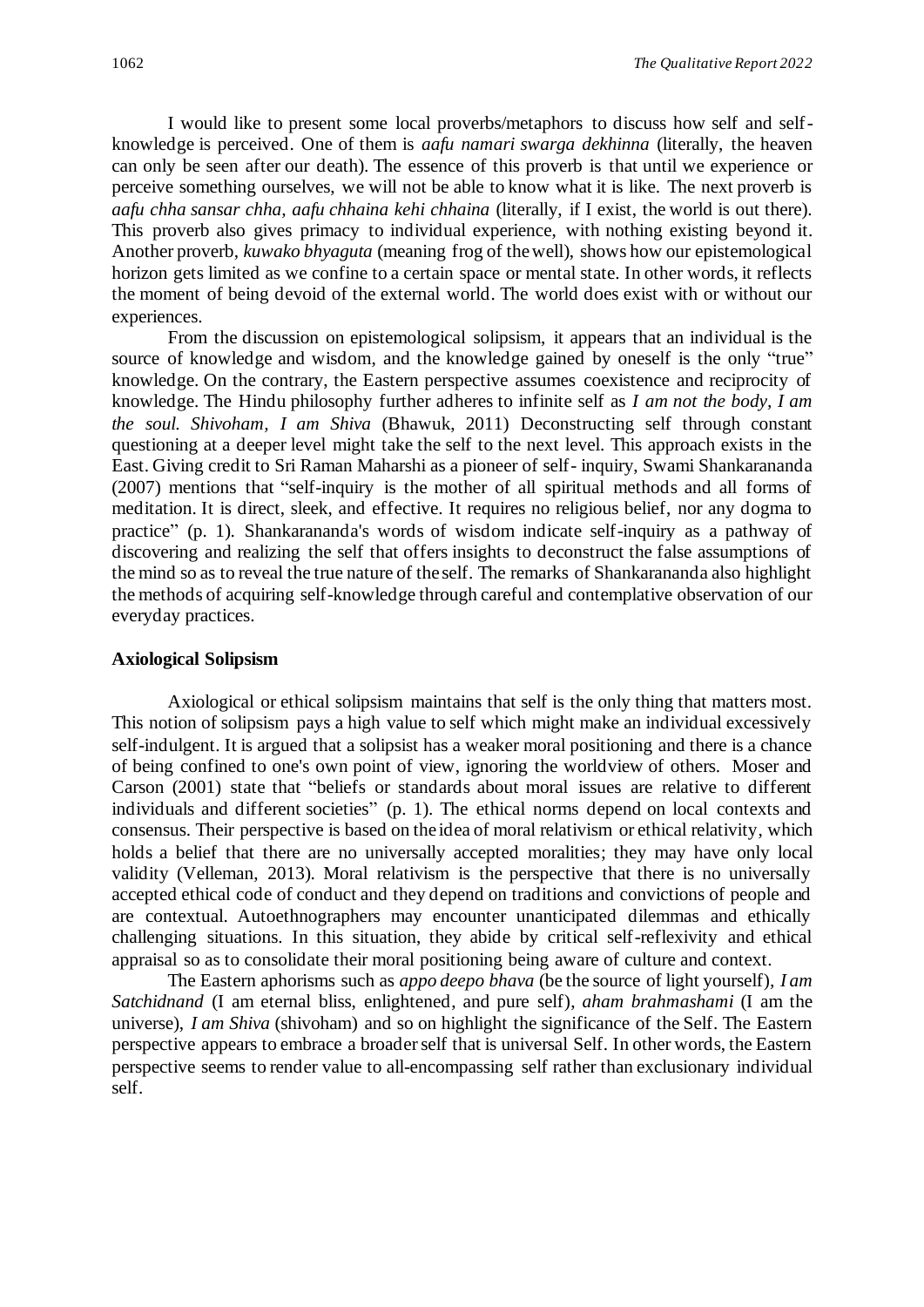## **Methodological Solipsism**

Methodological solipsism emphasizes the first-person perspective more than others' points of view. Putnam (1983) argues that "the methodological solipsist holds that all our talk can be reduced to talk about experiences and logical constructions of our experiences" (p. 236). Pertaining to methodological solipsism, Sober (1995) argues that solipsists hold a belief that they are completely confined to their own experiences. Their beliefs and experiences do not have any reference to the external world. Brost (1992) considers methodological solipsism as "research strategy" in cognitive psychology to study other minds. And there might be arguments regarding how this research strategy might support the pursuing of autoethnographic inquiry. One argument is that an autoethnographer may adopt methodological solipsism as a research strategy to the investigation and understanding of others (Pihlström, 2020).

From the discussion on methodological solipsism, it is evident that self is the starting point of philosophical or logical construction of experiences. This view is found to be backed by the idea of Rene Descartes, "method of doubt," that one cannot be certain of other things but is able to question his or her existence. It invokes a sort of universal doubt, possibly being stuck in a loop of extreme scepticism. Methodological solipsism might limit researchers in terms of generating information, meaning making and theorizing as they tend to be selfreferential and undermine the knowledge and experiences of others. In this connection, Sparkes (2007) points out that autoethnography as constructive process is inspired by embodied struggles and personal meaning without necessarily taking support of any theory. So, an autoethnographer needs to critically see the self-narratives through critical self-reflexivity.

#### **Addressing the Challenge**

Taking solipsism seriously, Thornton (2004) argues that it is hard to entertain the solipsistic notion that other human beings could be devoid of any conscious pattern of thoughts, emotions, or experiences, and are weird and bewildering. In a similar vein, Kumar (2010) points out that from the Vedic perspective, the notion of "*I am only right or I only exist*" is a tamasic way of living which gives rise to monopoly and monoculture (tamasic way is associated with inertia, darkness and stagnation). So, it appears that I cannot just be myself alone. There is web of network and relationships for my *being*. To illustrate this concept further, I would like to present one local metaphor: *ma nabhaya barbadai hunchha,* meaning that chaos might occur in my absence. To counter this maxim, let me present another metaphor: *raja marer rajya adkidaina,* meaning that the nation continues to operate even after the demise of the king (ruler). These local metaphors and epistemology seem to urge an individual to expand the boundary of their sensation and thoughts.

Putting an effort to minimize solipsism might be our duty as a human being. We need "to resist the tendency to slip into the easiness of being alone" (Pihlström, 2020, p. 49). The idea of whether only one's mind exists or only one's mind or knowledge can be truly known so far tends to be sceptical and unjustified (Henriksen, 2013). In a similar vein, Humpston (2017) argues that self takes central stage over entire thoughts and perceptions, dissolving the boundary line between self and others. From the arguments above, it appears that an autoethnographer needs to be aware of being too self-indulgent and acknowledge the existence of others. Further, Horgan (2020) mentions that "perhaps the best way to cope with the solipsism problem in the weird, lonely time is to imagine a world in which it has vanished " (para. 21). I disagree with this view of Horgan as it is hard to imagine a world completely devoid of solipsism. Some degree of solipsism might be essential to ponder upon the contribution of self.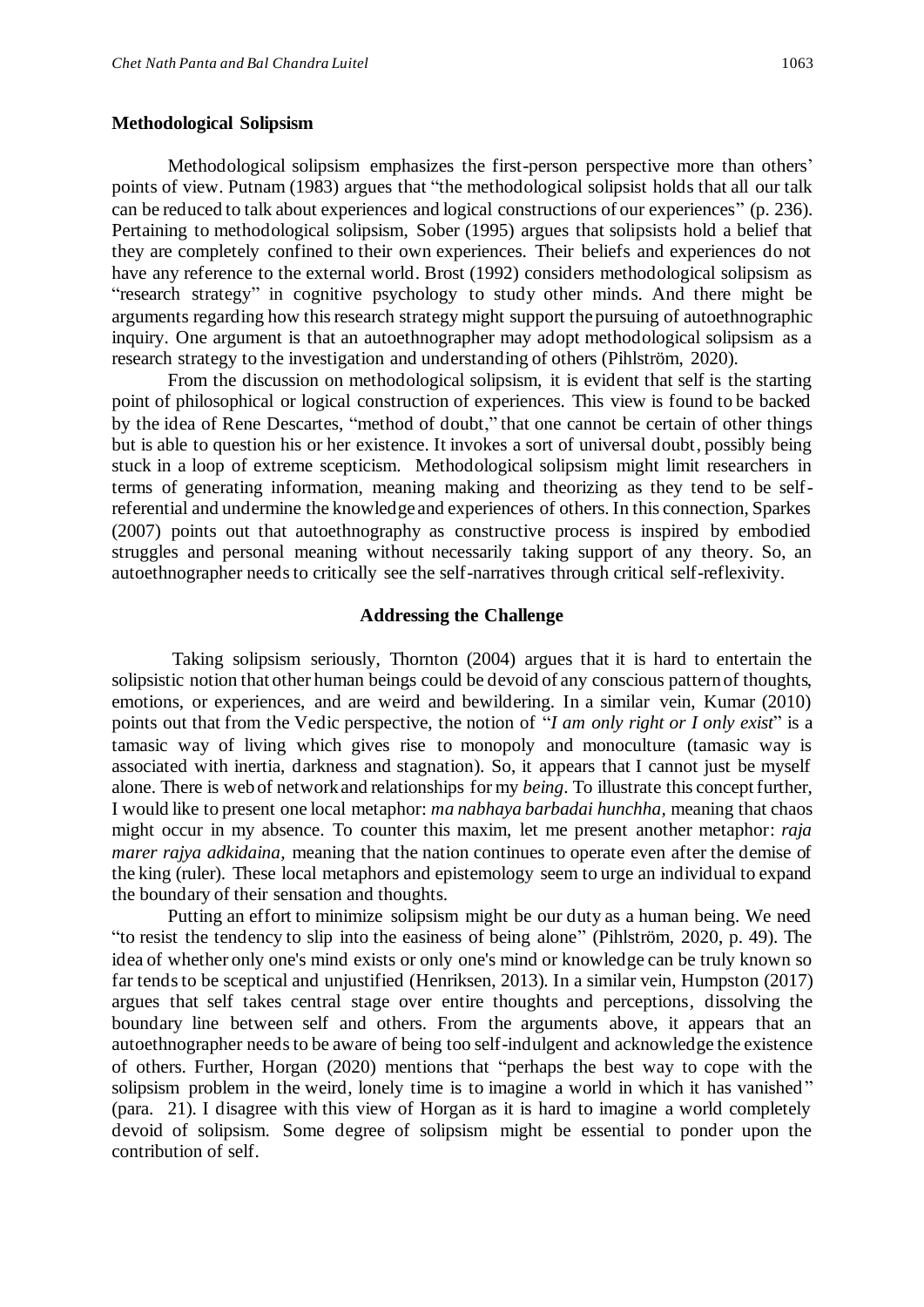An autoethnographer is anticipated to be a critically reflective practitioner who is mindful of minimizing navel gazing, and rather focuses on transformative and ethical dimensions to deal with the issues of solipsism. Taking this mode of research as a critical project and focusing it from praxis level may help to minimize the challenges and dilemmas that loom over us while navigating through autoethnographic inquiry.

Autoethnographers are charged with being insufficiently rigorous, theoretical, and analytical and too aesthetic, emotional, and therapeutic (Ellis, 2009; Ellis et al. 2011; Keller, 1995). Countering the arguments at some point, I argue that autoethnographic inquiry is more transformative than an act of navel-gazing. It is often said that solipsism is a position that does not have a strong moral positioning. A solipsistic person centres the reality toward themself and sees the problems of other minds. They hold a belief that nothing exists beyond their understanding. They do not acknowledge others and tend to be self-referential. They adhere to the notion that reality is what they dream it to be.

Solipsism refutes otherness. It challenges our understanding of others. It promotes the tendency of "placing oneself at the centre of the world and seeing everything else as mere background for one's own experience" (Pihlström, 2020, p. 5). Another key issue is that a solipsist attaches no meaning to feelings, thoughts, perspectives and emotions of others (Thornton, 2004). Considering irrefutability of solipsism, Watson (2016) argues that solipsism should not be treated as a joke. It has to be taken as a serious philosophical challenge. To this end, solipsism may be overcome to some extent, being open to criticism, reducing scepticism, and considering that there is a world beyond our mental state. An attempt also has to be made to know other minds in order to minimize solipsism. Deconstructing and demystifying the myth of "I only exist" or holding the centre stage pertaining to thoughts and perceptions by oneself, an autoethnographer needs to remain mindful of not being swept away by solipsistic thoughts.

Holman Jones (2005) views autoethnography as socially just act with an intent to produce analytical and accessible writing so as to change us and the world around us. From the arguments mentioned above, it appears that an autoethnographer needs to carry out research being mindful of its potential threats instead of discarding them, as these issues and differences are what we live with as viewed by Rorty (1982). To this end, it seems pertinent to carry out autoethnographic inquiry, taking it as a critical project and maintaining critical self-reflexivity so as to cope with autoethnographic moments of challenges and dilemmas. As a practitioner of autoethnography, I am trying to see my coexistence with others being aware of the connectedness of my autoethnographic narratives to the social context I live by.

#### **Conclusions**

Autoethnographic inquiry connects the personal to the cultural (Ellis & Bochner, 2000). However, controversy still surrounds autoethnography (Ellis et al. 2011; Dull, 2021; Holman Jones et al., 2005; Hughes & Pennington, 2017). This mode of inquiry is said to incorporate researcher's bias and prejudices which pose a threat to its academic rigor (Shim, 2018). An autoethnographic inquiry is further charged with being methodologically less transparent research.

An autoethnographic mode of inquiry confronts epistemological, methodological, and quality standard related challenges. "The kind of radical foundationalism that Descartes embraced might naturally lead, then, to the conclusion that we can only know of our existence and the perceptions and thoughts that reside there" (Fumerton, 2018, para. 6). In the meantime, Jackson and Mazzei (2008) argue that "autoethnography remains accountable by considering the political constructions of an *'*I' that remains sceptical of authentic experience" (p. 314). Further, Fumerton (2018) argues that being suspicious of others' existence is necessarily a false claim.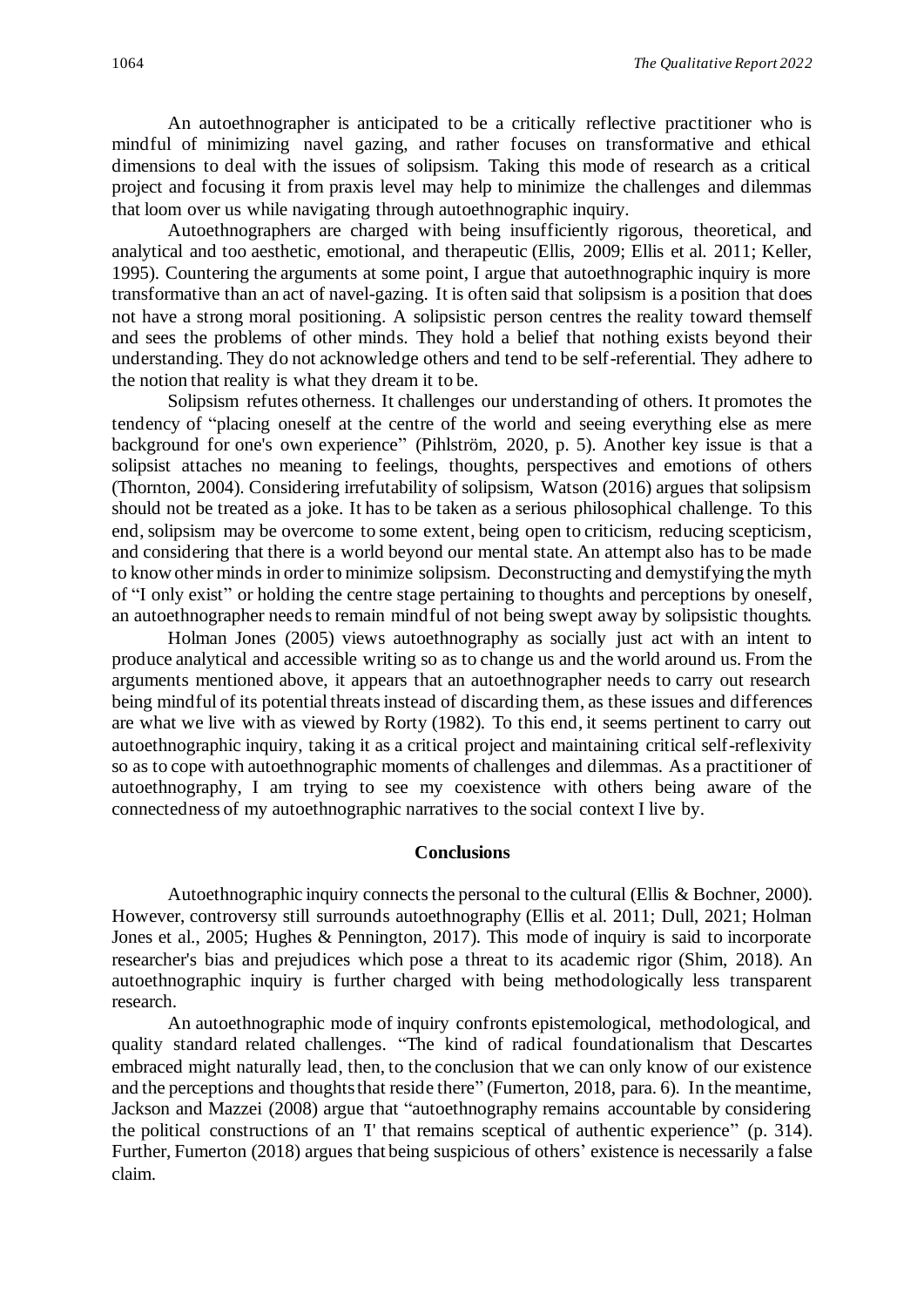As an autoethnographer tends to make their self visible in their research, there is a higher chance of being solipsistic. Pertaining to the validity of autoethnography as a postmodern research method, "criticism abound and the debate rages" (Wall, 2006, p. 154); however, as a critical research project, autoethnography embraces culturally embodied personal experience, thereby creating a space for the subjective self, challenging the conventional criteria of maintaining validity of research. To this end, being mindful and critical of ethical and moral positioning as well as an idealized self-image, an autoethnogrpaher needs to ponder upon the issues of non-comparability, over claiming, and moral relativism. Being aware of disempowering aspects of solipsism, an autoethnographer is expected to acknowledge the feelings, perceptions, and thoughts of self and others and take into account the nexus of socio-cultural milieu.

#### **Implications**

Solipsism is taken as a major challenge to autoethnography. An autoethnograper may be disturbed by the solipsistic thought and remain overly self-referential while maintaining positionality of the self. From this perspective, an autoethnographer needs to keep an open mind and embrace the intent of the inclusive and culturally embedded self. It is observed that solipsism is incoherent but may not be a false philosophical theory. It may be an inherent challenge of autoethnography but might be required to some degree in order to give meaning to the personal experiences and/or narratives. It seems pertinent to contextualize the issue of solipsism. An autoethnographer needs to transcend the perceptions that "I am the only source of the knowledge of the world" without undermining other self. To put in other words, they are not expected to act like visually impaired men in the story of "Six Blind Men and the Elephant" and have to get out of the boundary of fragmented and reductionist views of the world.

An autoethnographer needs to pursue this mode of inquiry, being self-critical and epistemically open as far as possible. Methodological solipsism might limit researchers in generating information, meaning making, and theorizing processes. Taking an integral view of autoethnography, an autoethnographer needs to be mindful of the moral positioning with subjective awareness while embarking on autoethnographic inquiry, minimizing solipsistic views as far as possible. To this end, the use of multiple logics and genres through multiepistemic lenses may reduce the extent of solipsism. Let us envisage self-inquiry as a method to minimize solipsism, focusing on self within a cultural context. As of me, I frequently get into identity dilemmas as I navigate my culturally embedded self. Gradually, autoethnographic unfoldment seems to enable me to keep my agency intact, exploring my layered self with a sense of ethical responsibility and critical self-reflexivity as a transformative school leader in the making.

## **References**

- Bhawuk, D. P. S. (2011). *Spirituality and Indian psychology: Lessons from the Bhagvad-Gita*. Springer.
- Britannica, T. Editors of Encyclopaedia (2019, June 14). *Solipsism*. *Encyclopedia Britannica*. https://www.britannica.com/topic/solipsism
- Brost, C. (1992). Solipsism. In J. Dancy & E. Sosa (Eds.), *A companion to epistemology* (pp. 747-748). Wiley-Blackwell.
- Brown, B. (2017). *Braving the wilderness. The quest for true belonging and the courage to stand alone.* Ebury Publishing.
- Burke, A. G. (2012). *The Upanishad for awakening*. The Light of the Spirit Monastery.
- Ellis, C. (2009). Fighting back or moving on: An autoethnographic response to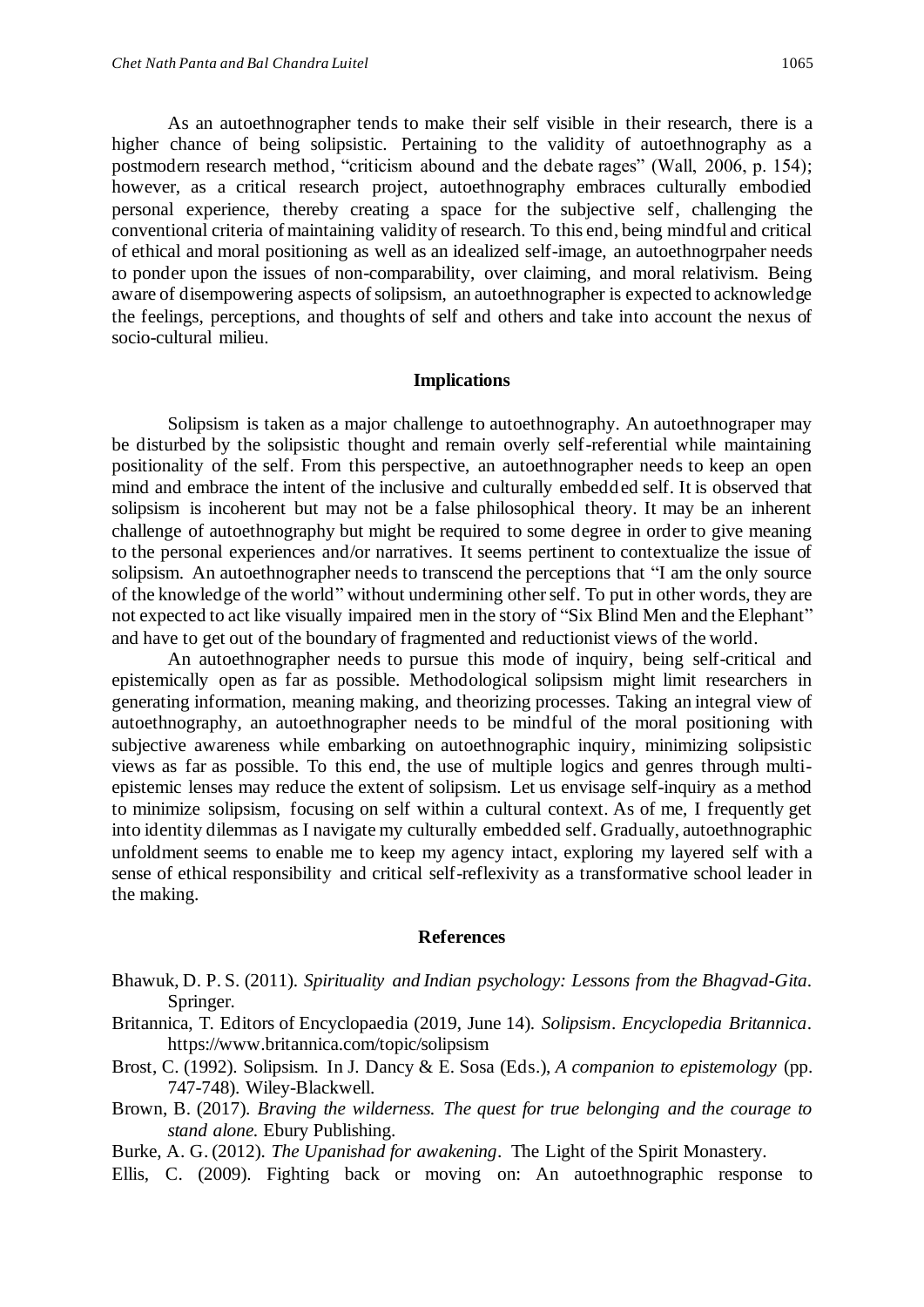critics. *International Review of Qualitative Research*, *2*(3), 371– 378. <https://doi.org/10.1525/irqr.2009.2.3.371>

- Chang, H. (2008). *Autoethnography as a method*. Left Coast Press, Inc.
- Church, K. (1995). *Forbidden narratives*. Gordon & Breach.
- Dull, A. (2021). Informing without conforming: Applying two frameworks to enrich autoethnography. *The Qualitative Report, 26*(11), 3307-3317. https://doi.org/10.46743/2160-3715/2021.5030
- Ellis, C., Adams, T. E., & Bochner, A. P. (2011). Autoethnography: An overview. *Historical Social Research*, *36*(4), 273-290. https://doi.org[/10.17169/FQS-12.1.1589](https://doi.org/10.17169/FQS-12.1.1589)
- Ellis, C., & Bochner, A. P. (2000). Autoethnography, personal narrative, reflexivity. In N.K. Denzin & Y. S. Lincoln (Eds.), *Handbook of qualitative research* (2nd ed., pp. 733- 768). SAGE.
- Fumerton, R. (2018). Solipsism. *Encyclopedia of Psychology*. *Encyclopedia.com*: [https://www.encyclopedia.com/humanities/encyclopedias](https://www.encyclopedia.com/humanities/encyclopedias-almanacs-transcripts-and-maps/solipsism)[almanacs-transcripts-and-maps/solipsism](https://www.encyclopedia.com/humanities/encyclopedias-almanacs-transcripts-and-maps/solipsism)
- Gellner. E. (1998). *Language and solitude: Wittgenstein, Malinowski and the Habsburg dilemma*. Cambridge University Press.
- Hammond, M. (2018). An interesting paper but not sufficiently theoretical: What does theorising in social research look like? *Methodological Innovations*, 11(2). https://doi.org/10.1177/2059799118787756
- Henriksen, M. G. (2013). On incomprehensibility in schizophrenia. *Phenomenology and the Cognitive Sciences*, *12*, 105–129. https://doi.org/10.1007/s11097-010-9194-7
- Holman Jones, S. (2005). Autoethnography: Making the personal political. In N. Denzin & Y. S. Lincoln (Eds.), *The SAGE handbook of qualitative research* (3rd ed., pp. 763- 797). SAGE.
- Horgan, J. (2020). How do I know I'm not the only conscious being in the universe? *At Scientific American, online*. https://www.scientificamerican.com/article/how-do-iknow-im-not-the-only-conscious-being-in-the-universe/
- Hughes, S., & Pennington, J. (2017). Autoethnography: Introduction and overview. *Autoethnography*, 4-33. SAGE. [https://www.doi.org/ 10.4135/9781483398594](https://www.doi.org/%2010.4135/9781483398594)
- Humpston, C. S. (2017): The paradoxical self: Awareness, solipsism and first-rank symptoms in schizophrenia. *Philosophical Psychology*, *31*(2). https://doi.org/10.1080/09515089.2017.1410877
- Jackson, A. Y., & Mazzei, L. A. (2008). Experience and "I" in autoethnography: A deconstruction. *International Review of Qualitative Review*, *1*(3), 299-317. https://doi.org/10.13140/RG.2.1.3282.4800
- Jones, C. A., & Ryan, J. D. (2007). *Encyclopedia of Hinduism*. Facts on File, Inc.
- Keller, E. F. (1995). *Reflections on gender and science*. Yale University Press.
- Kumar, S. (2010). *Spiritual compass. The three qualities of life.* Green Books.
- Maharshi, R. (1990). *Self-inquiry*. Board of Trustees, Sriramanaasramam.
- Maydell, E. (2010). Methodological and analytical dilemmas in autoethnographic research. *Journal Research Practice, 6*(1). Retrieved from: [http://jrp.icaap.org/index.php/jrp/](http://jrp.icaap.org/index.php/jrp/%20article/view/223/190)  [article/view/223/190](http://jrp.icaap.org/index.php/jrp/%20article/view/223/190)
- Moser, P. K., & Carson, T. L. (2001). *Moral relativism: A reader*. Oxford University Press.
- Pihlström, S. (2020). *Why solipsism matters*. Bloomsbury Academic.
- Putnam, H. (1983). *Realism and reason*. Cambridge University Press.
- Ploder, A., & Stadlbauer, J. (2016). Strong reflexivity and its critics: Responses to autoethnography in German-speaking cultural and social sciences. *Journal of Qualitative Inquiry*, *22*(9), 753-765. [https://doi.org/10.1177/1077800416658067](https://doi.org/10.1177%2F1077800416658067)
- Reilly, G. C. (2018). Solipsism. *New Catholic Encyclopedia*. Retrieved from: